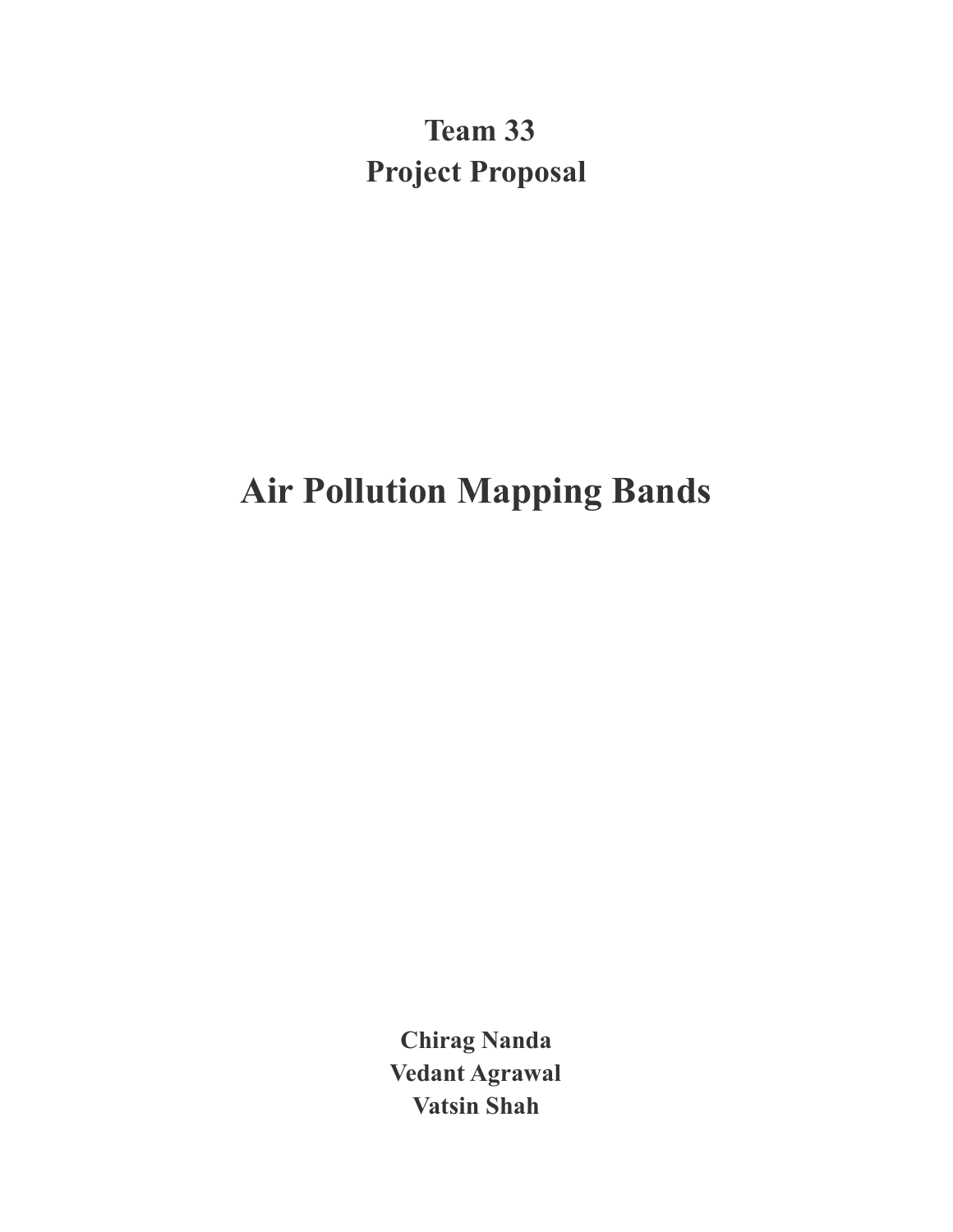## **Table of Contents**

| 1. Introduction             | $\overline{2}$ |
|-----------------------------|----------------|
| 1.1 Problem                 | $\overline{2}$ |
| 1.2 Solution                | $\sqrt{2}$     |
| 1.3 Visual aid              | 3              |
| 1.4 High-level Requirements | $\overline{4}$ |
| 2. Design                   | 5              |
| 2.1 Block Diagram           | 5              |
| 2.2 App Subsystem           | 5              |
| 2.2.1 Overview              | 5              |
| 2.2.2 Requirements          | 5              |
| 2.3 Board System            | 6              |
| 2.3.1 Power Subsystem       | 6              |
| 2.3.1.1 Overview            | 6              |
| 2.3.1.2 Requirements        | 6              |
| 2.3.2 Indicator Subsystem   | 7              |
| 2.3.2.1 Overview            | 7              |
| 2.3.2.2 Requirements        | 7              |
| 2.3.3 Sensing Subsystem     | 7              |
| 2.3.3.1 Overview            | 7              |
| 2.3.3.2 Requirements        | 8              |
| 2.4 Tolerance Analysis      | 9              |
| 3. Ethics and Safety        | 13             |
| <b>References</b>           | 14             |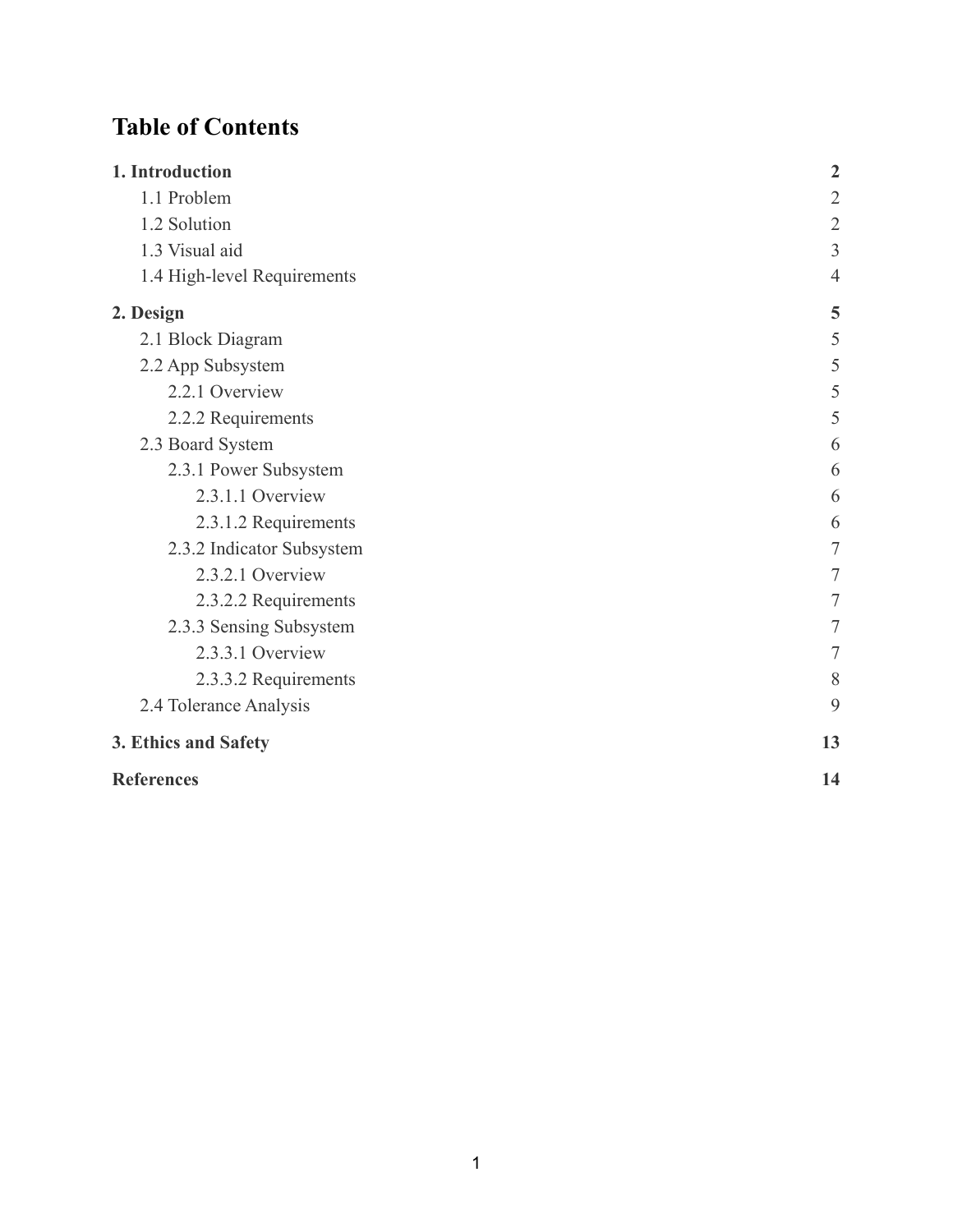## <span id="page-2-0"></span>**1. Introduction**

## <span id="page-2-1"></span>**1.1 Problem**

As air pollution has increased globally, the need for pollution tracking has increased in tandem. Today, most cities take readings using satellites as well as sensors scattered around the city to collect an aggregate reading of city-wide air quality based<sup>1</sup>. While this may give a good estimate of the air pollution over a city-wide area, the air quality of individual localities and streets may differ vastly.

Air pollution can change over the course of a day. A variety of factors including traffic, population density, the operation of office buildings, and factories can influence the air quality. A more dynamic calculation of air quality can help people decide which routes to take and which places to avoid. Some cities like Barcelona and Chicago have tried implementing IOT based air pollution trackers embedded into city-wide infrastructure to aid in this effort. Google has even tried to fit street view cars with sensors to track pollution levels<sup>2</sup>. Nonetheless, these devices are often extremely expensive. For instance, the sensor nodes used in Chicago cost around five thousand dollars per node.<sup>3</sup> Additionally, the sensors are often spread far apart, preventing accurate locality-centric/streetwise data collection of pollution.

### <span id="page-2-2"></span>**1.2 Solution**

Our solution to this problem is to create a cheap wearable band and an accompanying mobile app that will continuously monitor the air quality around the user. The broader idea is to have thousands of users wear this band to help contribute to a city-wide map that everyone can access. Nevertheless, within the time constraints of the course we plan to first create a proof of concept of the band and a simple application that gives alerts to the user about their general vicinity. The app can keep a personal record of air pollutant levels of the places they visited on a map.

We aim to keep track of carbon dioxide and carbon monoxide. Additionally, since this band will be portable, it has the potential to be useful as a warning device in indoor spaces. Hence, we also wish to sense propane as it is a common flammable gas. The band can then help find poorly ventilated areas and even warn users of potential gas leaks in places like warehouses and storage rooms. For our project we only plan to build one band. However, we plan to have multiple profiles on our app to test how multiple users can update the same map with the pollution data they collect.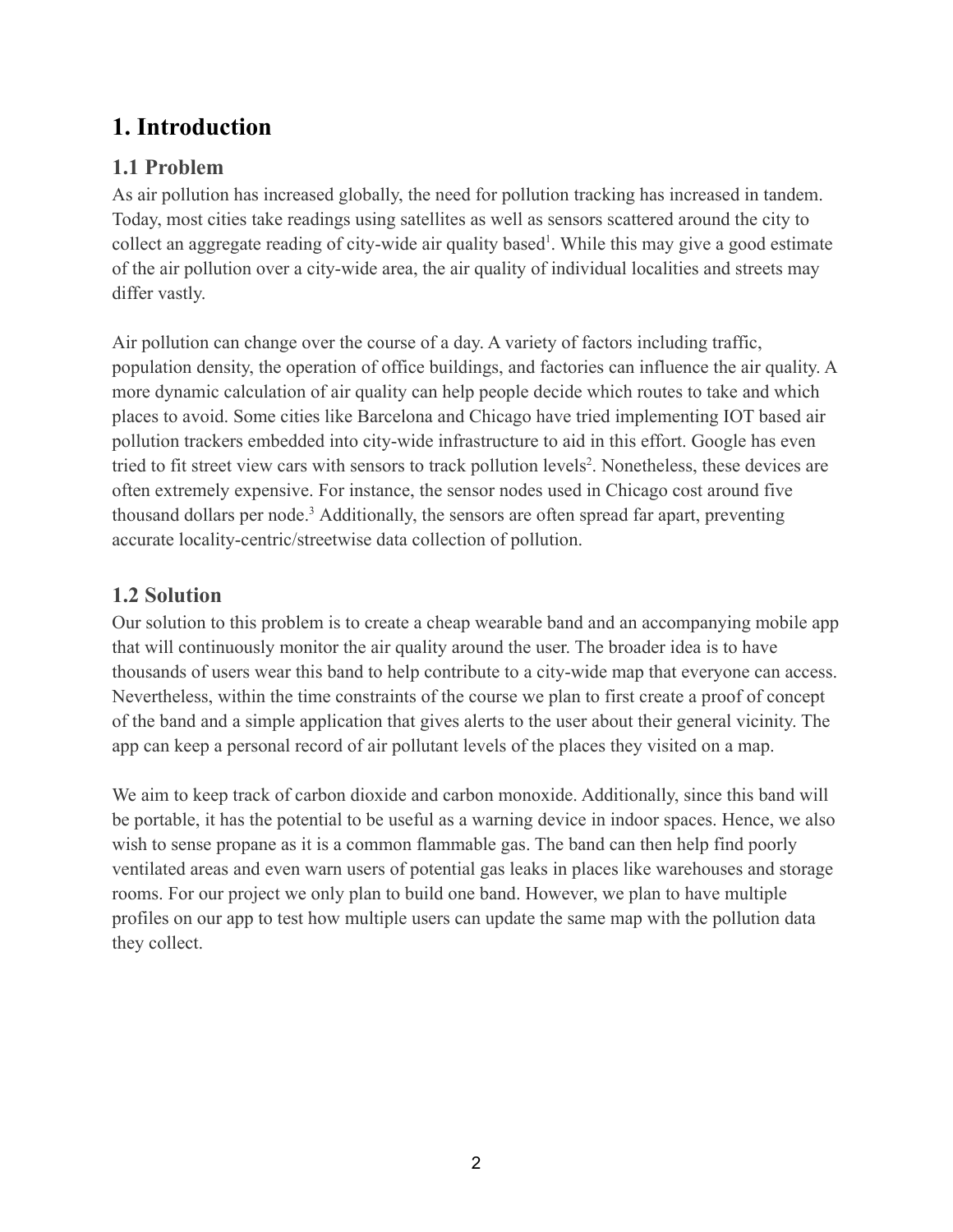#### <span id="page-3-0"></span>**1.3 Visual aid**

A mockup of our idea is shown below. All sizes are approximate for now. We picked 3cm for the thickness of the band because the height of the tallest component we plan to use is 2.5cm. We will try to keep the size of our final device within these approximations if possible.



Top View







Figure-2: Side view of band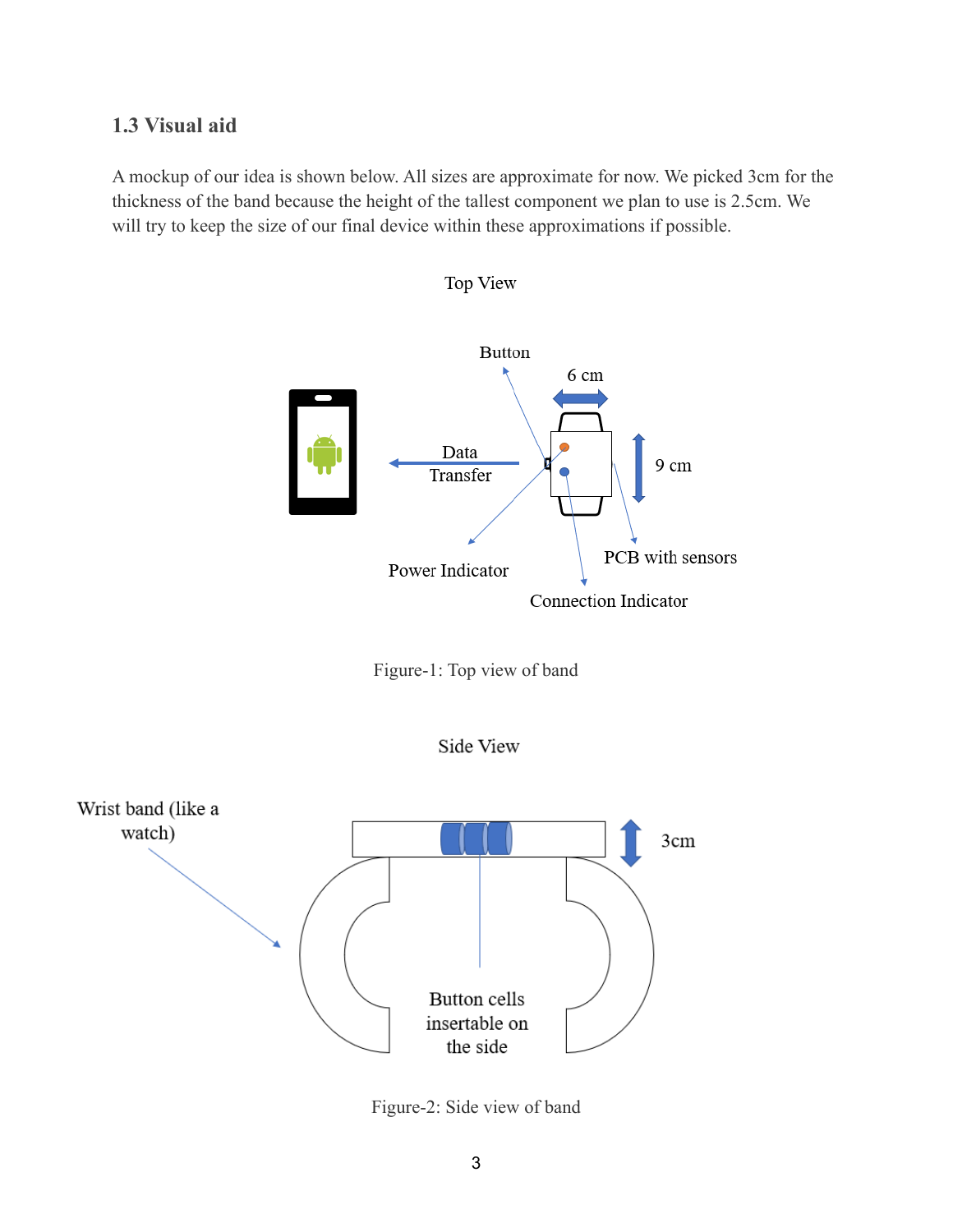#### <span id="page-4-0"></span>**1.4 High-level Requirements**

- 1. The propane sensor should be able to simply detect the presence of propane. The carbon monoxide sensor should be able to detect up to 200 ppm. The carbon dioxide sensor should be able to detect upto 10000 ppm. We have picked these values based on USDA determined values of dangerous exposure. <sup>4</sup> <sup>5</sup>
- 2. The app will need to be able to take pollution data from the band and update the map accordingly. Since the data will be a continuous stream, as a design choice we will update the app at a specific period of time as pollutant values will not be changing continuously. The app must also be able to warn the user in the form of a notification or sound if the pollution level is not safe or if the propane was detected (since it is flammable).
- 3. Our band needs to be wearable and must have around 1-3 hours battery life to be able to track pollution data when a person makes their commute. We plan to create the housing for our circuitry using a 3D printer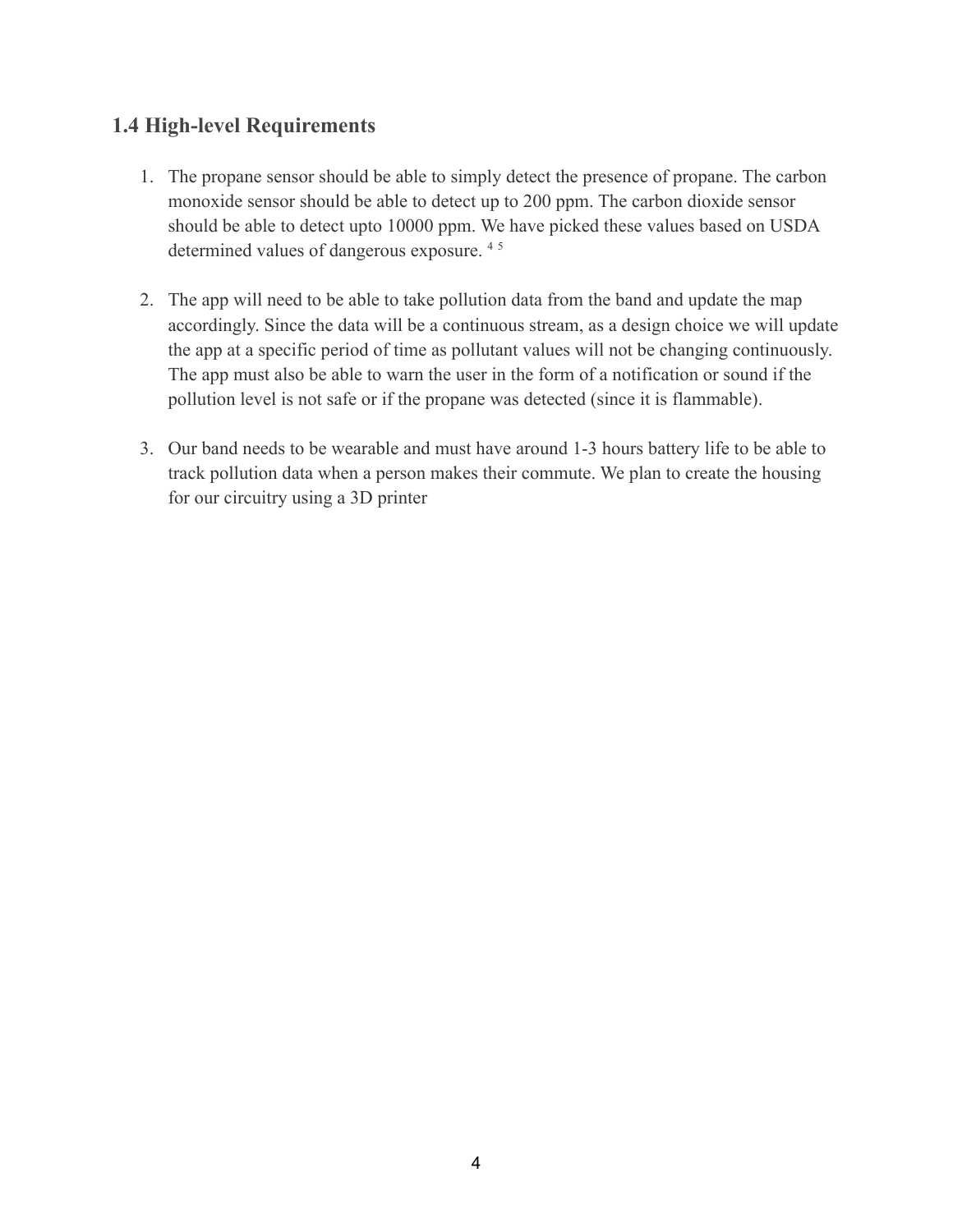## <span id="page-5-0"></span>**2. Design**

## <span id="page-5-1"></span>**2.1 Block Diagram**





### <span id="page-5-2"></span>**2.2 App Subsystem**

#### <span id="page-5-3"></span>**2.2.1 Overview**

We intend on designing an Android application to produce human-readable values of the output of the sensors and use these values in the decision model to alert the user. The application would also serve the purpose of displaying the heat map, alerting the user if they enter a contaminated region, and an interface to interact with a server to indicate contaminated regions. This subsystem aims to solve the second high-level requirement of interacting with the sensor data and update the shared map with those values to handle user alerts

#### <span id="page-5-4"></span>**2.2.2 Requirements**

- 1. Connect to the bluetooth of ESP32 chip and periodically receive bluetooth packets and unpack them without losing any data. The exact time period of this data exchange will be determined later and will possibly be configurable.
- 2. GPS data can be collected using the device's inbuilt GPS
- 3. Use the collected values of carbon dioxide and carbon monoxide to check against the threshold to determine if the user should be alerted. Any detection of propane should be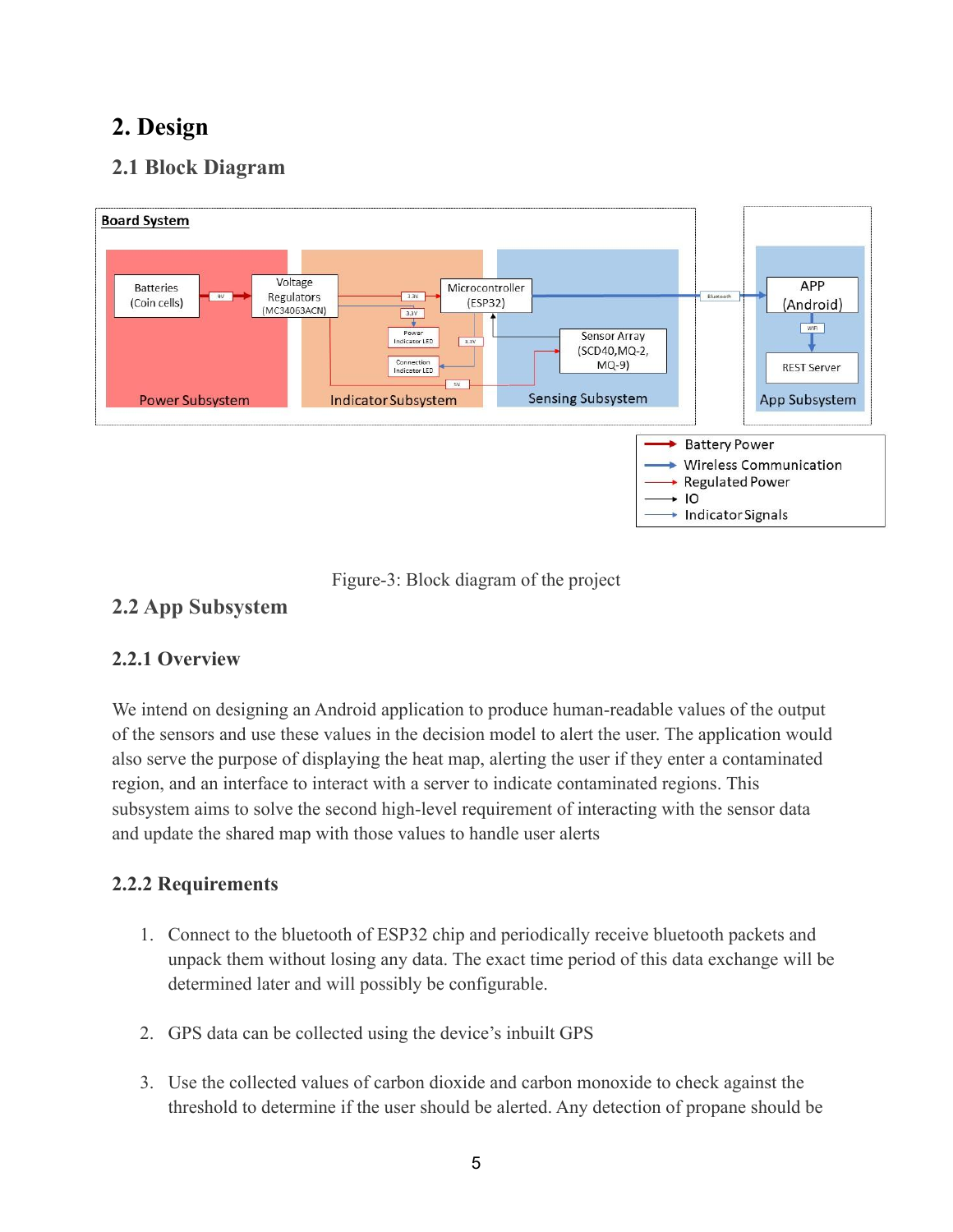notified. Additionally, periodically send the collected data along with gps data to the central server using a post request via TCP protocol. We are yet to decide whether we will host the rest server on localhost or online. We intend to keep a running average of the gas level values within the update time frame to reduce noise in our data.

- 4. On the central server, we will maintain a ledger of all the values we get against the gps coordinates. We plan on rounding off the gps coordinates to a certain degree that would allow us to group the values in 100m radius together on the map. We have chosen this value based on a research paper by REVIHAAP that suggests that the gasses can be in dangerous concentration upto 100 m away from a leak<sup> $6$ </sup>. If a value for the given coordinates already exists in the ledger, update the value with an average of the existing and current value. Otherwise, just make a new entry.
- 5. On the android app, we should be able to perform a get request to the central server and get this ledger of gps coordinates against the gas level values. These values will be visually displayed on a map using the google maps API. Additionally, check if the rounded down version of your own gps coordinates exists in the ledger. If it exists, check if the values exceed the threshold values and alert the user of a nearby leak.

## <span id="page-6-0"></span>**2.3 Board System**

Our board system consists of the power subsystem, indicator subsystem, and sensing subsystem. The board system meets our first high level requirement by being responsible for powering our sensors and microcontroller to monitor and send pollutant data to the app. To maintain our third high level requirement, we plan to keep the design minimal and ensure that our pcb is as small as possible so that the band is light and wearable.

### <span id="page-6-1"></span>**2.3.1 Power Subsystem**

#### <span id="page-6-2"></span>**2.3.1.1 Overview**

This subsystem takes in battery voltage (~9V) from 3 3V cells and steps it down to 5V for powering the sensors and 3.3V for powering the ESP32. The voltage regulator also connects to the indicator subsystem to indicate that the device has been powered on.

#### <span id="page-6-3"></span>**2.3.1.2 Requirements**

1) Batteries: The 9V input must come from 3 3V button cells to keep the design compact. Also, in order to improve battery life (to meet high level requirement 3) when the band is not being used, there needs to be a switch between the battery and voltage regulators.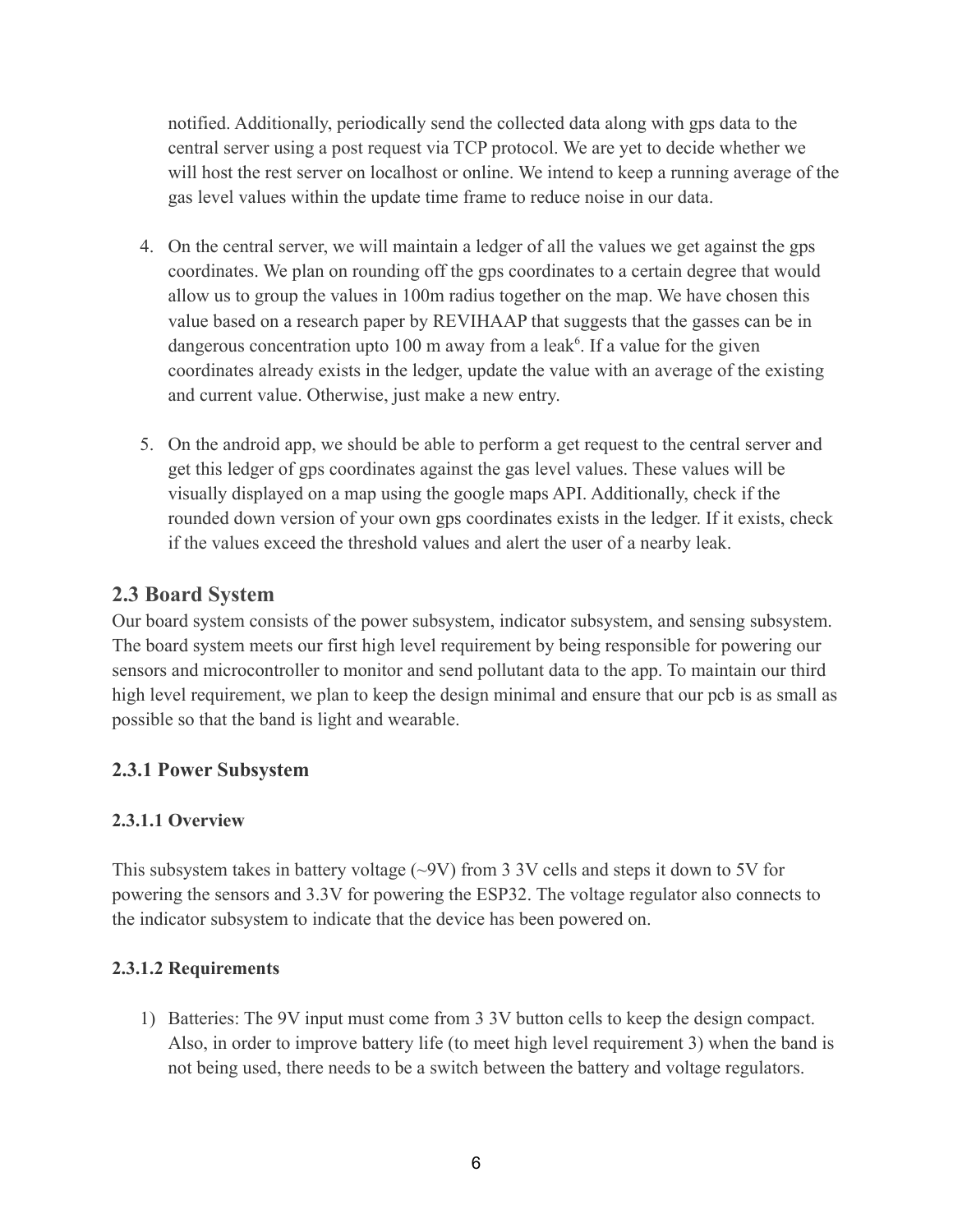Battery life will be tested manually and maximized to ensure that the battery doesn't need replacement often.

2) Voltage Regulator: The power subsystem needs to step voltage down while wasting minimum possible energy in order to maintain high battery life. The ideal way to do this would be a buck converter for each voltage while keeping the same 9V input for both. Less energy wastage in step down means higher battery life over time. The microcontroller operates on 3.3V and sensor array operates on 5V, so both of those stepdowns will be required.

#### <span id="page-7-0"></span>**2.3.2 Indicator Subsystem**

#### <span id="page-7-1"></span>**2.3.2.1 Overview**

The purpose of this subsystem is to indicate whether the band is powered up, if the system is ready to be connected to, or if some device is already connected to the system.

#### <span id="page-7-2"></span>**2.3.2.2 Requirements**

There need to be two LEDs, one for indicating power and one for indicating the status of connection.

- 1) Power Indicator LED: For power indication, this LED will be directly connected to the voltage regulator to indicate whether the band is powered on or not.
- 2) Connection Indicator LED: The LED indicating the status of connection needs to be a multi-color LED as it needs to indicate that the system is ready to be connected to and that a device is connected to it. This LED will be controlled by the status of connection of the microcontroller to an external device. So this will be powered by the microcontroller directly.

#### <span id="page-7-3"></span>**2.3.3 Sensing Subsystem**

#### <span id="page-7-4"></span>**2.3.3.1 Overview**

The sensing subsystem involves the microcontroller (ESP32) and an array of sensors. The purpose of this subsystem is to measure pollution levels and send the data over to the connected phone using bluetooth or WiFi. The Carbon Monoxide and Propane sensors connect to the ESP32 via the analog input pins available on the microcontroller. The Carbon Dioxide sensor is a digital sensor that connects via I2C communication protocol. At a specific time period, the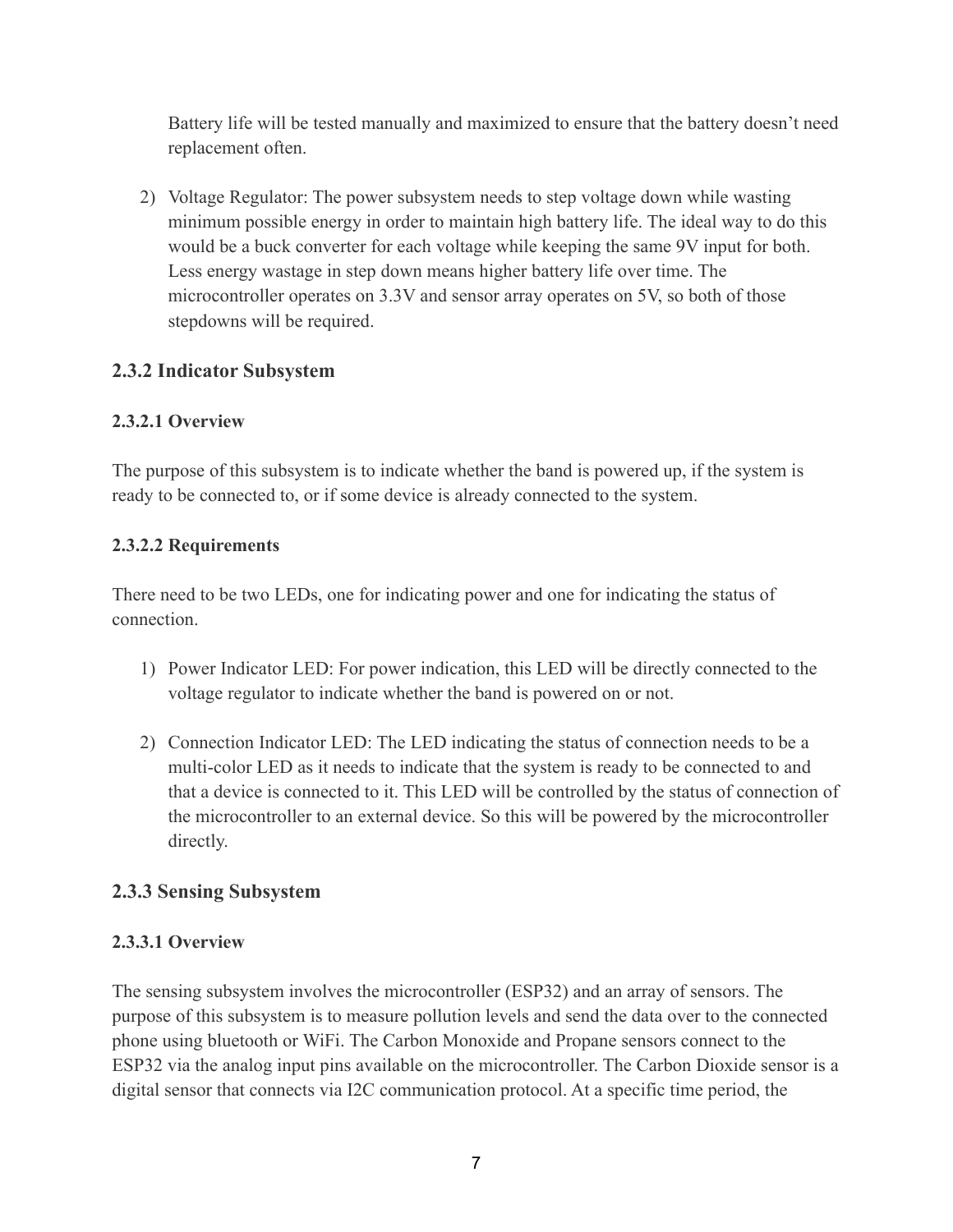sensor data converted to PPM measurements is sent to the connected phone via chosen wireless communication protocol. This subsystem specifically meets our first high level requirement.

#### <span id="page-8-0"></span>**2.3.3.2 Requirements**

- 1) Sensor array: The sensor array will consist of 3 sensors that will respond to changes in pollution levels for Carbon Dioxide, Carbon Monoxide, and Propane. These sensors are 2.5cm in height including connection pins, so they have a low profile, allowing us to fit them in a bracelet (to meet high level requirement 3). The sensitivity needs to be adjusted using resistors such that we can detect small changes in Carbon Monoxide and Propane since small levels of these gasses can cause a lot of damage. The analog data from these sensors needs to be converted to PPM values accurately in order to find the appropriate pollution levels in the area. We will be using the following sensors to create our sensor array:
	- a) MQ-2 Semiconductor Sensor for Combustible Gas<sup>7</sup>
	- b) MQ-9 Semiconductor Sensor for Carbon Monoxide8
	- c) Semiron's SCD4x Carbon Dioxide Sensor<sup>9</sup> All the sensors mentioned above use 5V power each.

2) Microcontroller (ESP 32): The microcontroller should be able to send the recorded PPM values to the app over the chosen wireless transfer protocol every 5 minutes or whenever a dangerous amount of any gas is detected. We need 3.3V to power our microcontroller, as per the datasheet of the ESP 32.<sup>10</sup>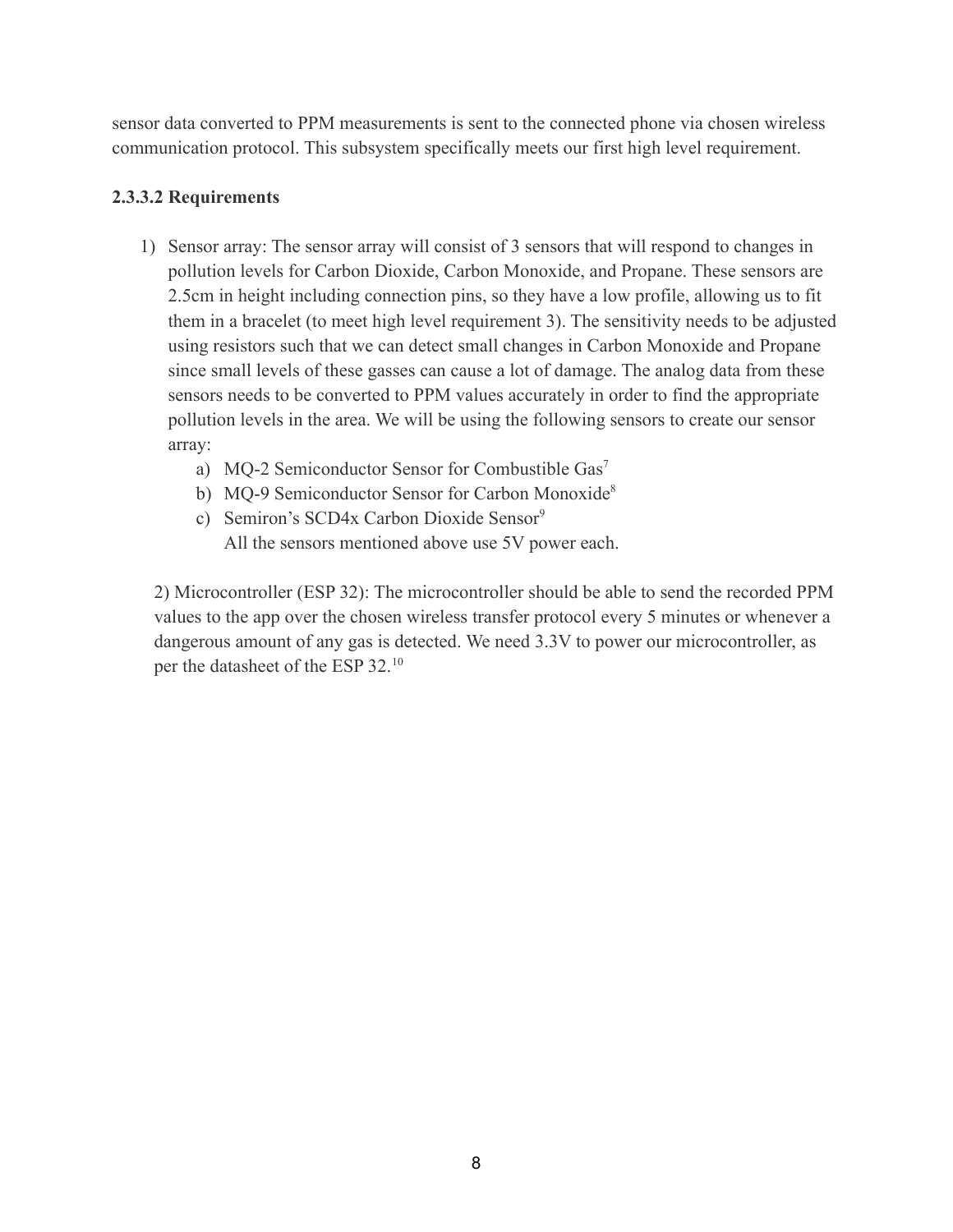#### <span id="page-9-0"></span>**2.4 Tolerance Analysis**

For each sensor we have calculated the approximate error using graphs from their datasheet that catalog the relative readings based on various temperatures and humidity. Since we will be testing our bands in the spring in Champaign, we have assumed that the temperature will be between 15-25 $\rm{^{\circ}C}$  and the humidity will be around 55%<sup>11</sup>. To calculate the percentage error, we make use of the following formula:

$$
\delta = \left| \frac{\text{(measured value} - absolute value)}{\text{absolute value}} \right| * 100
$$

1) **MQ-2:**



Figure-4: Graph of MQ-2's relative temperature/humidity characteristics<sup>7</sup>

The y-axis of this graph represents the ratio of Rs/Rso and the x-axis represents temperature. Rs (the measured value) is the resistance of the sensor in 2000ppm of propane in various temperatures and pressures. Rso (the absolute value) is the resistance of the sensor in 2000ppm propane under 20°C/55% relative humidity. Relative Humidity can be assumed to be 55% (the green curve) and operating temperature is 15-25°C.

Relative error at 15<sup>°</sup>C:

$$
\left|\frac{R_s - R_{so}}{R_{so}}\right| * 100
$$
  
=  $(\left|\frac{R_s}{R_{so}} - 1\right|) * 100$   
=  $(1.1-1)*100$   
= **10%**

Relative error at 20<sup>o</sup>C: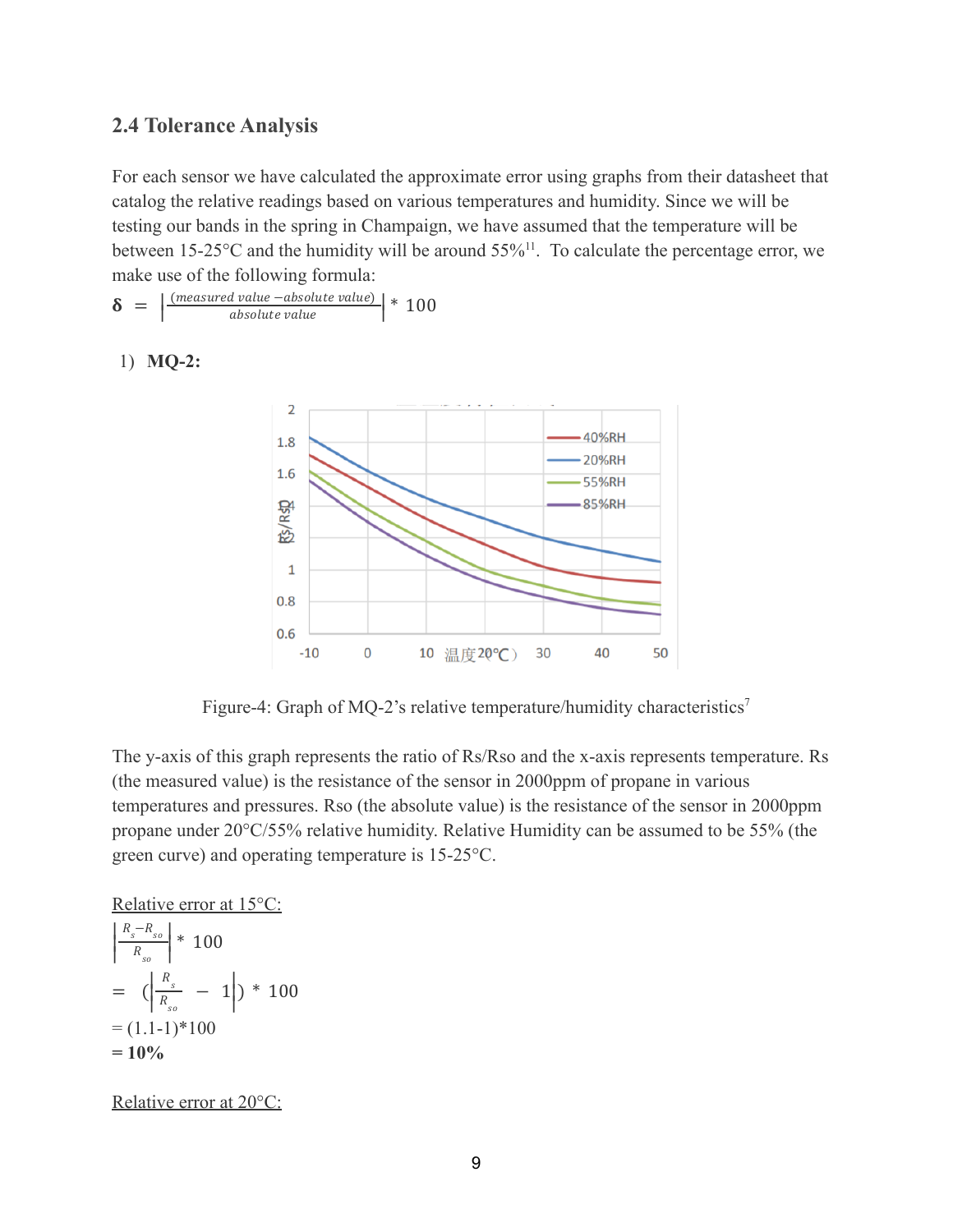$$
\left|\frac{R_s - R_{so}}{R_{so}}\right| * 100
$$
  
=  $(\left|\frac{R_s}{R_{so}} - 1\right|) * 100$   
=  $(|1 - 1|) * 100$   
= **0%**

Relative error at 25°C:

$$
\left|\frac{R_s - R_{so}}{R_{so}}\right| * 100
$$
  
=  $(\left|\frac{R_s}{R_{so}} - 1\right|) * 100$   
=  $(|0.95 - 1|) * 100$   
= 5%

**2) MQ-9**:



Figure-5: Graph of MQ-9's relative temperature/humidity characteristics<sup>8</sup>

The y-axis of this graph represents the ratio of Rs/Rso and the x-axis represents temperature. Rs (the measured value) is the resistance of the sensor in 150ppm of CO in various temperatures and pressures. Rso (the absolute value) is the resistance of the sensor in 150ppm CO under 20°C/55% relative humidity. Relative Humidity can be assumed to be 55% (the green curve) and operating temperature is 15-25°C. Relative Humidity can be assumed to be 60% (closest to 55%) (the blue curve) and operating temperature is 15-25°C.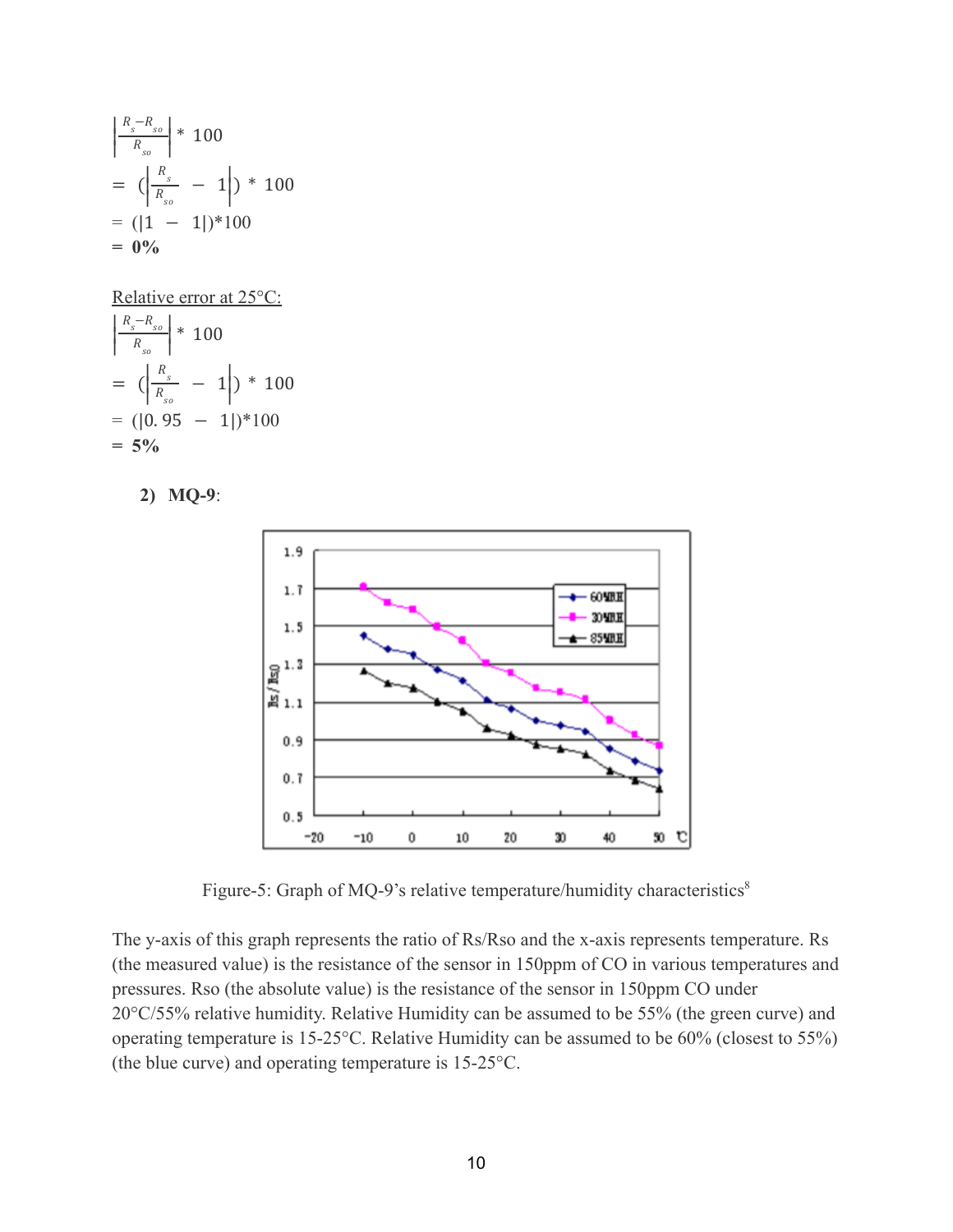Relative error at 15°C:

$$
\left|\frac{R_s - R_{so}}{R_{so}}\right| * 100
$$
  
=  $(\left|\frac{R_s}{R_{so}} - 1\right|) * 100$   
=  $(|1.1 - 1|) * 100$   
= 10%

Relative error at 20°C:

$$
\left|\frac{R_s - R_{so}}{R_{so}}\right| * 100
$$
  
=  $(\left|\frac{R_s}{R_{so}} - 1\right|) * 100$   
=  $(|1.07 - 1|) * 100$   
= 7%

Relative error at 25°C:

$$
\left|\frac{R_s - R_{so}}{R_{so}}\right| * 100
$$
  
=  $(\left|\frac{R_s}{R_{so}} - 1\right|) * 100$   
=  $(|1 - 1|) * 100$   
= **0%**

#### **3) SCD40:**

At high accuracy,  $\pm$ (40ppm + 5%) should be expected error. The range of high accuracy measurements is 400 - 2000ppm. At higher ppm, the inaccuracies increase, though the datasheet does not quantify the exact amount<sup>9</sup>.

We have also highlighted possible faults in our system and our proposed solutions to them:

*Pain point:* Due to some external or internal factors, the sensors can occasionally transmit faulty values. These faulty values can severely affect the accuracy of our data.

*Solution:* We will try to mitigate this issue by maintaining a running average of the collected values and pushing this average to the server. By maintaining a running average, we can smooth out the inaccurate spikes in our data.

*Pain point:* Faulty bracelets will always be transmitting inaccurate data to the server which affect the accuracy of the data for other users.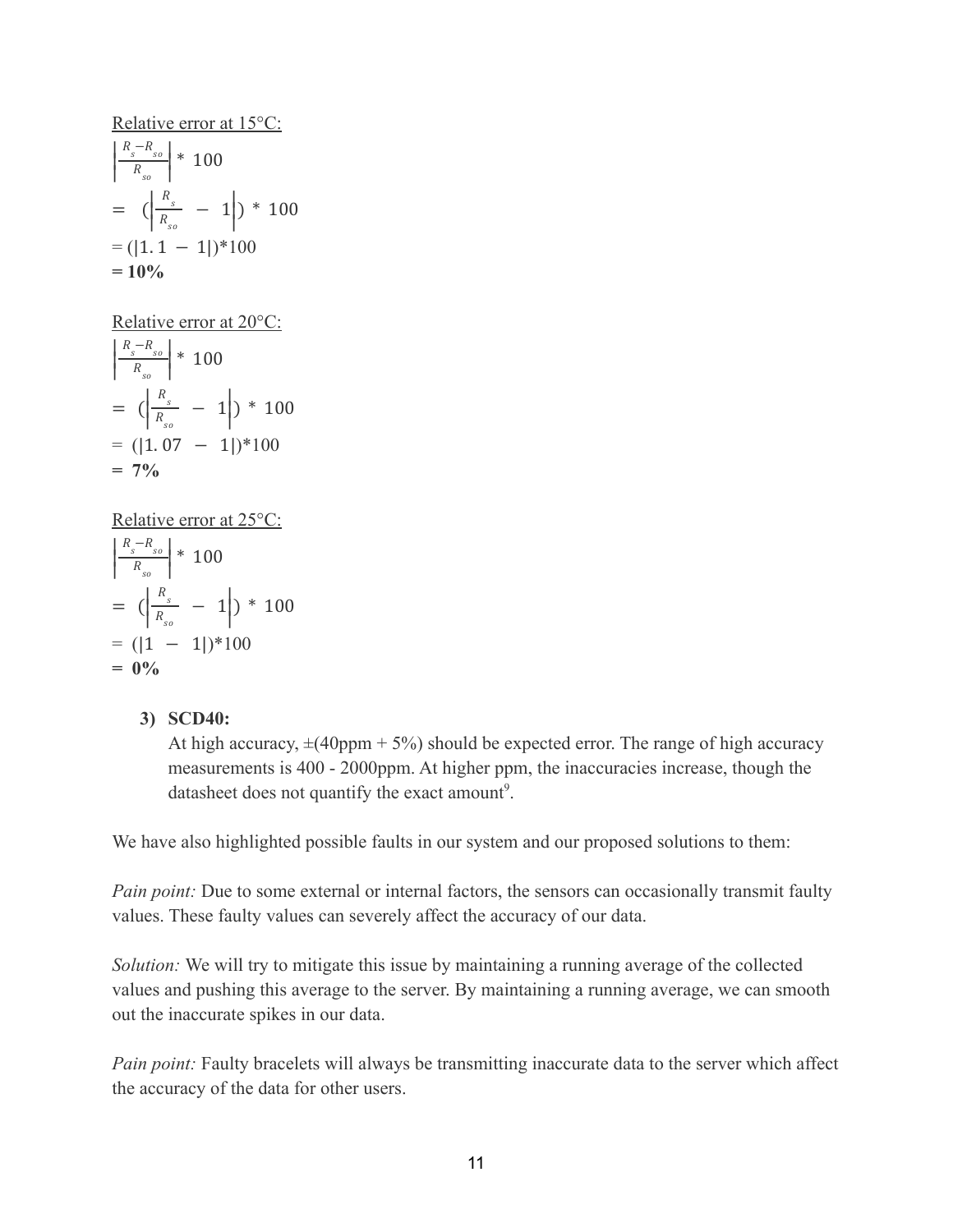*Solution:* We will try to minimize the effect of faulty bracelets by averaging the received value with the current value on the server side. The hope is that with enough non-faulty functioning bracelets in the region, the error can be offset easily as the average would be closer to the accurate values.

*Pain point:* The power expected by sensors and the microcontroller is very precise. Sensors expect a 5V input with a tolerance of  $\pm 0.1V$  and the ESP32 expects input of 3.3V but can accept 2.2 to 3.6V.

*Solution:* Using buck converters, which have a feedback loop each, we should be able to precisely control the voltage step down from ~9V from the battery to the desired 5V and 3.3V irrespective of the load.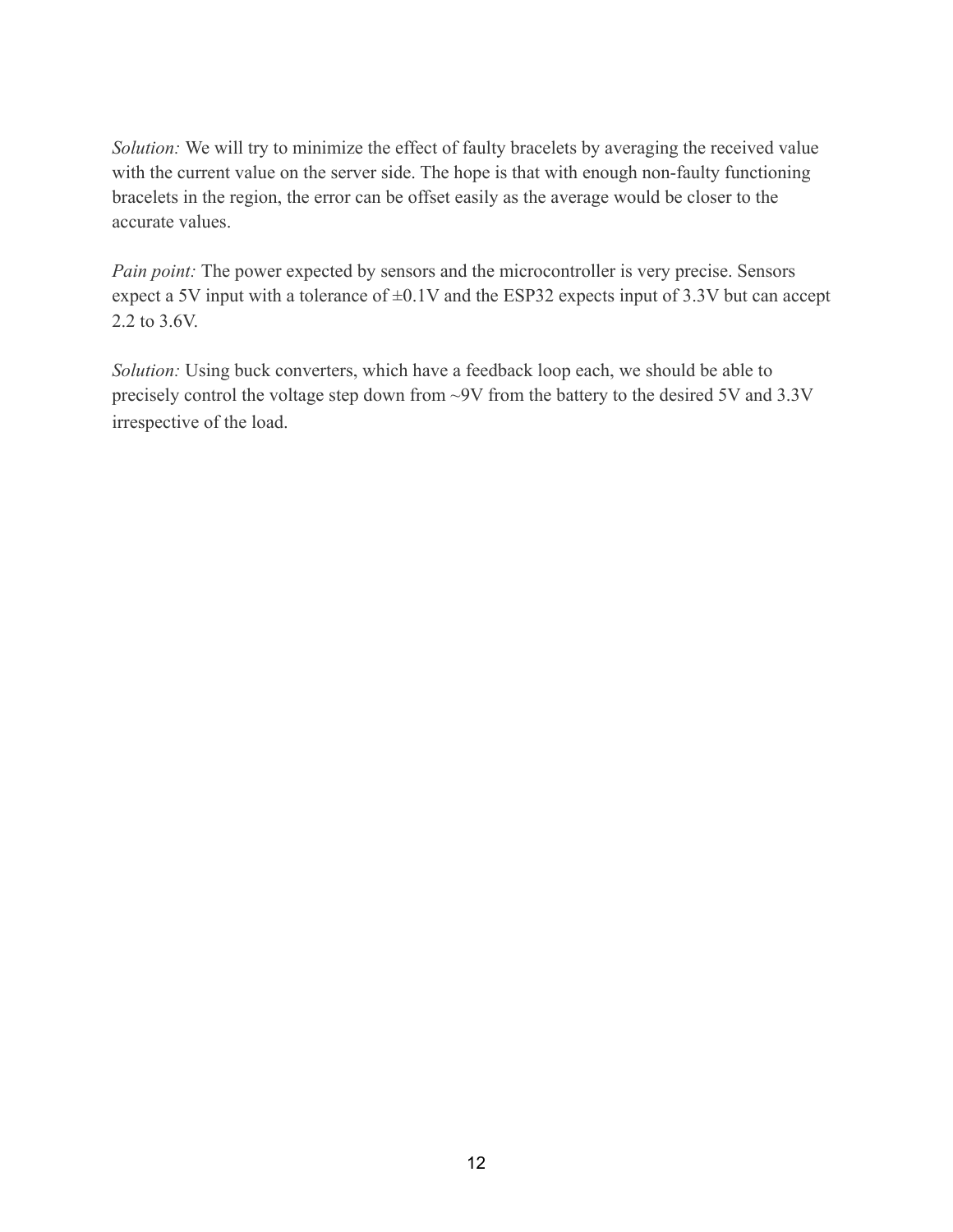## <span id="page-13-0"></span>**3. Ethics and Safety**

The biggest safety concern during the development of our bands lies in testing the bands for detection of harmful levels of gasses. To test carbon dioxide and carbon monoxide levels we plan on positioning the sensor at different distances from a lit flame (using a candle or bunsen burner). To ensure safety while doing these tests, we will only work in a well ventilated laboratory with a fire extinguisher. However, for testing propane detection we plan to purchase a propane tank. This is a safety issue as propane is flammable. Hence we will be testing with the tank only outdoors and ensure proper storage of the tank when we are not testing our project.

Since we are making a wearable band, we also need to make sure that all the circuitry is well insulated. We will create a proper housing for the pcb and batteries to ensure that no wires or circuitry is exposed. To create this enclosure we will make use of the machine shop or 3D print a suitable structure for our circuitry.

Since we will be tracking location data of the user, it could be a possible violation of  $IEEE^{12}$  and ACM<sup>13</sup> privacy standards. To ensure privacy, we will log the location data but keep the user anonymous on our map. Our app will only associate pollutant data to the user's location and no trace of the user's identity will be recorded. Additionally, we only start using the user's gps location after appropriate in-app permissions are given.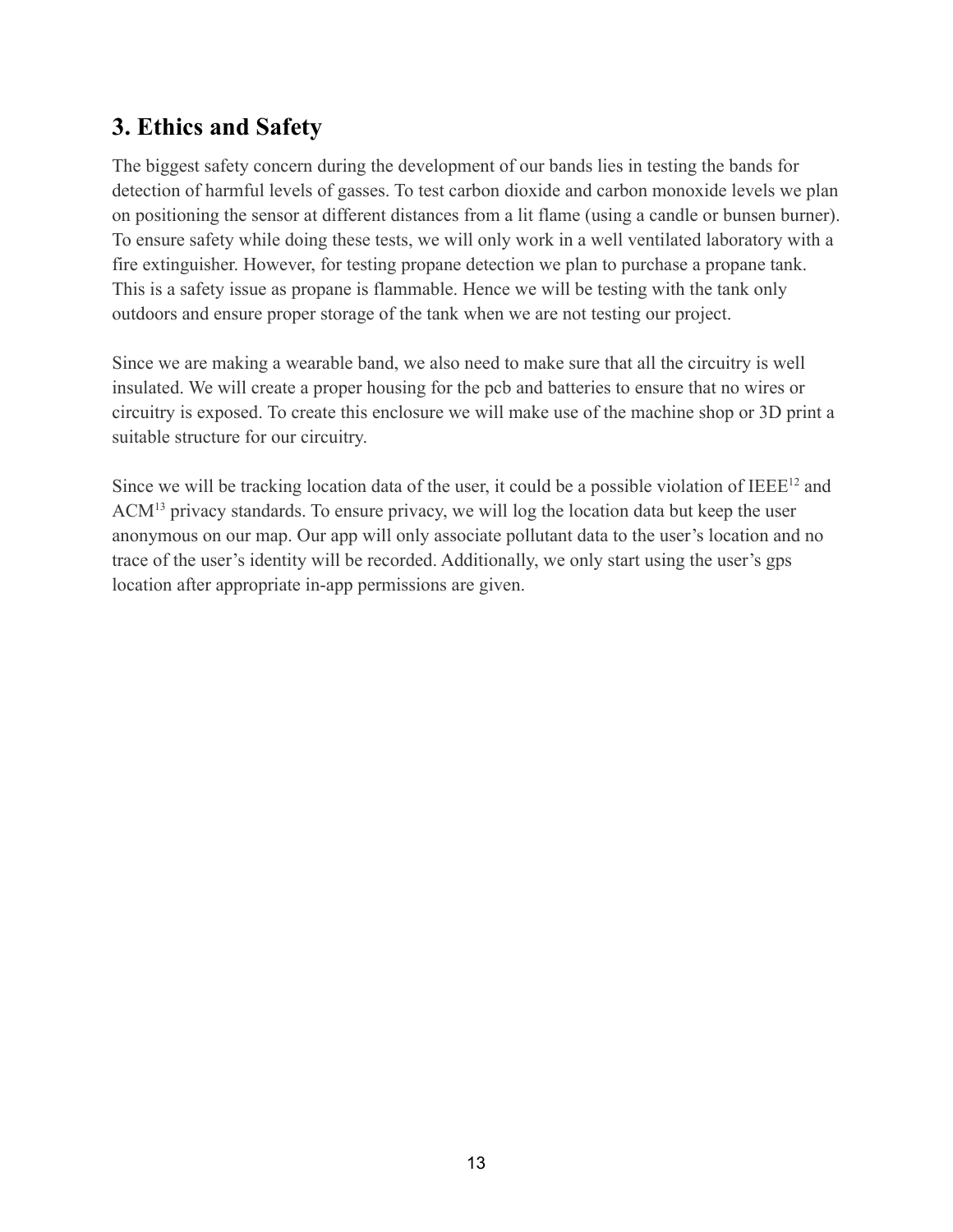## <span id="page-14-0"></span>**References**

- 1. "How Is Air Quality Measured?" NOAA SciJinks All About Weather, https://scijinks.gov/air-quality/. Accessed 7 Feb. 2022.
- 2. "Some Google Street View Cars Now Track Pollution Levels | Colorado Public Radio." Colorado Public Radio, Colorado Public Radio, 30 July 2015, https://www.cpr.org/2015/07/30/some-google-street-view-cars-now-track-pollution-levels /.
- 3. "How Cities Are Using the Internet of Things to Map Air Quality ." Data-Smart City Solutions, Harvard, https://datasmart.ash.harvard.edu/news/article/how-cities-are-using-the-internet-of-things -to-map-air-quality-1025. Accessed 7 Feb. 2022.
- 4. "Carbon Dioxide Health Hazard Information Sheet ." FSIS USDA, USDA, https://www.fsis.usda.gov/sites/default/files/media\_file/2020-08/Carbon-Dioxide.pdf. Accessed 8 Feb. 2022
- 5. "What Are the Carbon Monoxide Levels That Will Sound the Alarm?" Kidde, 19 Aug. 2019, https://www.kidde.com/home-safety/en/us/support/help-center/browse-articles/articles/w hat are the carbon monoxide levels that will sound the alarm .html.
- 6. "Proximity to Roads, NO2, Other Air Pollutants and Their Mixtures Review of Evidence on Health Aspects of Air Pollution – REVIHAAP Project - NCBI Bookshelf." National Center for Biotechnology Information, https://www.ncbi.nlm.nih.gov/books/NBK361807/. Accessed 9 Feb. 2022.
- 7. "MQ-2 Semiconductor Sensor for Combustible Gas ." Sparkfun, https://cdn.sparkfun.com/assets/3/b/0/6/d/MQ-2.pdf. Accessed 9 Feb. 2022.
- 8. "MQ-9 Semiconductor Sensor for CO/Combustible Gas." Sparkfun, https://cdn.sparkfun.com/assets/d/f/5/e/2/MQ-9B\_Ver1.4\_ - Manual.pdf. Accessed 9 Feb. 2022.
- 9. "Sensors SCD4x Datasheet". Sparkfun, https://cdn.sparkfun.com/assets/d/4/9/a/d/Sensirion\_CO2\_Sensors\_SCD4x\_Datasheet.pdf . Accessed 9 Feb. 2022.

10."ESP 32 Series Datasheet." Digikey, https://www.digikey.com/htmldatasheets/production/2845213/0/0/1/esp32-datasheet.html ?utm\_adgroup=xGeneral&utm\_source=google&utm\_medium=cpc&utm\_campaign=Dyn amic%20Search\_EN\_Product&utm\_term=&utm\_content=xGeneral&gclid=CjwKCAiA6 Y2QBhAtEiwAGHybPRh4PBaR9pZXi6. Accessed 9 Feb. 2022.